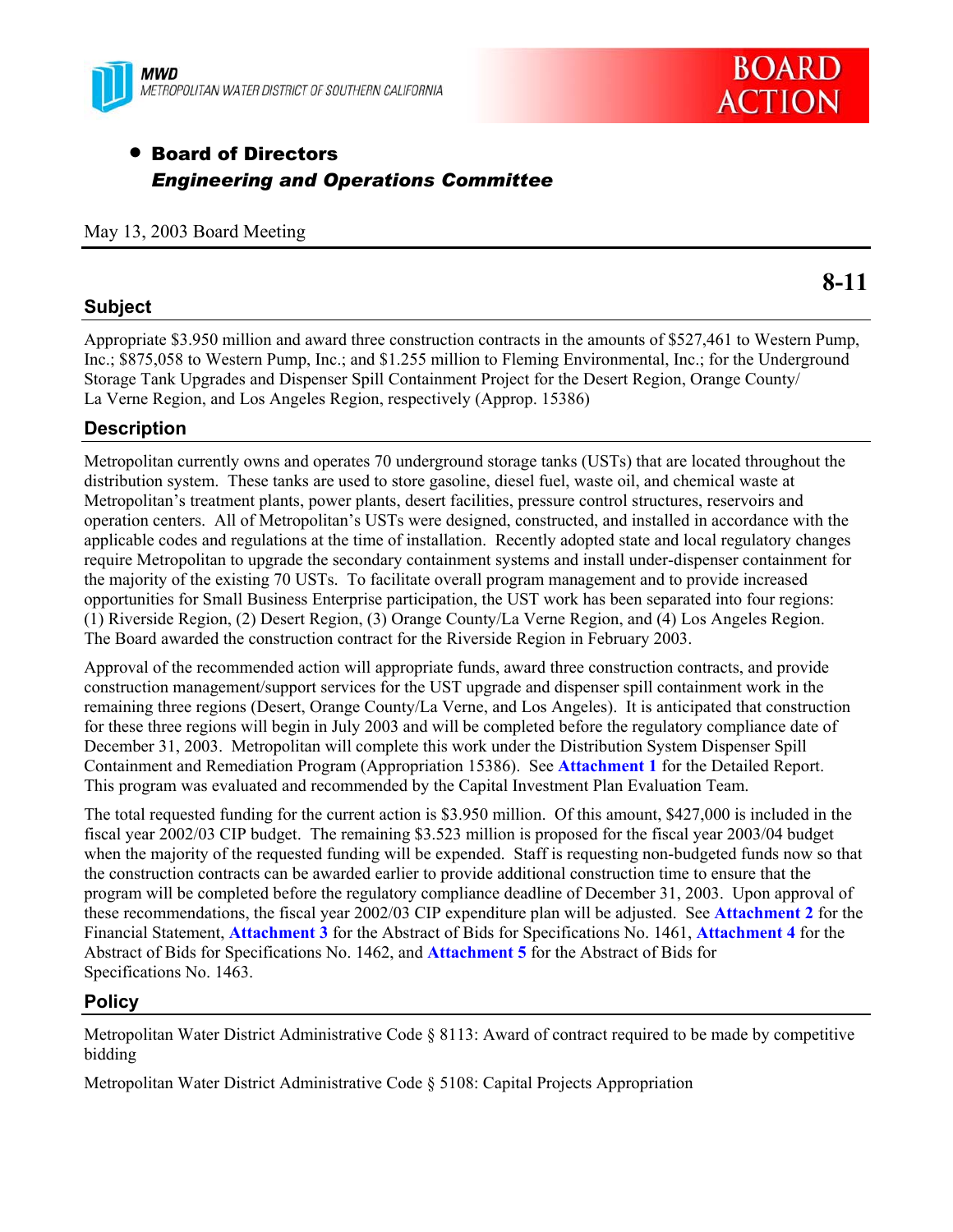# **California Environmental Quality Act (CEQA)**

CEQA determination for Option #1:

To comply with CEQA, Metropolitan as the Lead Agency determined that the Distribution System Spill Containment and Remediation Program (Program) was categorically exempt (i.e., Class 1, Section 15301 and Class 30, Section 15330 of the State CEQA Guidelines) and approved the Program on February 12, 2002.

The current board action involves the awarding of a construction contract and funding for staff to perform construction support and inspection activities with no major modifications to the original approved Program. Hence, the previously adopted exemptions comply with CEQA and the State CEQA Guidelines with respect to the proposed actions. As such, no further environmental documentation is necessary for the Board to act on, with respect to the proposed actions.

The CEQA determination is: Determine that the proposed actions have been previously addressed in the 2002 categorical exemptions and that no further environmental analysis or documentation is required.

CEQA determination for Option #2:

None required

# **Board Options/Fiscal Impacts**

## **Option #1**

Adopt the CEQA determination and

- a. Appropriate \$3.950 million in budgeted and non-budgeted CIP funds;
- b. Award a construction contract in the amount of \$527,461 to Western Pump, Inc., to perform all work detailed in Specifications No. 1461 for the Desert Region UST Upgrades;
- c. Award a construction contract in the amount of \$875,058 to Western Pump, Inc., to perform all work detailed in Specifications No. 1462 for the Orange County/La Verne Region UST Upgrades; and
- d. Award a construction contract in the amount of \$1.255 million to Fleming Environmental, Inc., to perform all work detailed in Specifications No. 1463 for the Los Angeles Region UST Upgrades.

**Fiscal Impact:** \$427,000 of budgeted CIP funds and \$3.523 million of non-budgeted CIP funds under Approp. 15386.

### **Option #2**

Reject all bids for construction of the Underground Storage Tank Upgrades and Dispenser Spill Containment Project – Desert Region, Orange County/La Verne Region, and Los Angeles Region and rebid the projects in an attempt to obtain more favorable bids within the 2003/04 fiscal year.

**Fiscal Impact:** Rebidding the construction packages for award in fiscal year 2003/04 would ensure the use of budgeted CIP funds; however, this approach would have an unknown impact on project costs and would jeopardize Metropolitan's ability to meet UST compliance deadlines.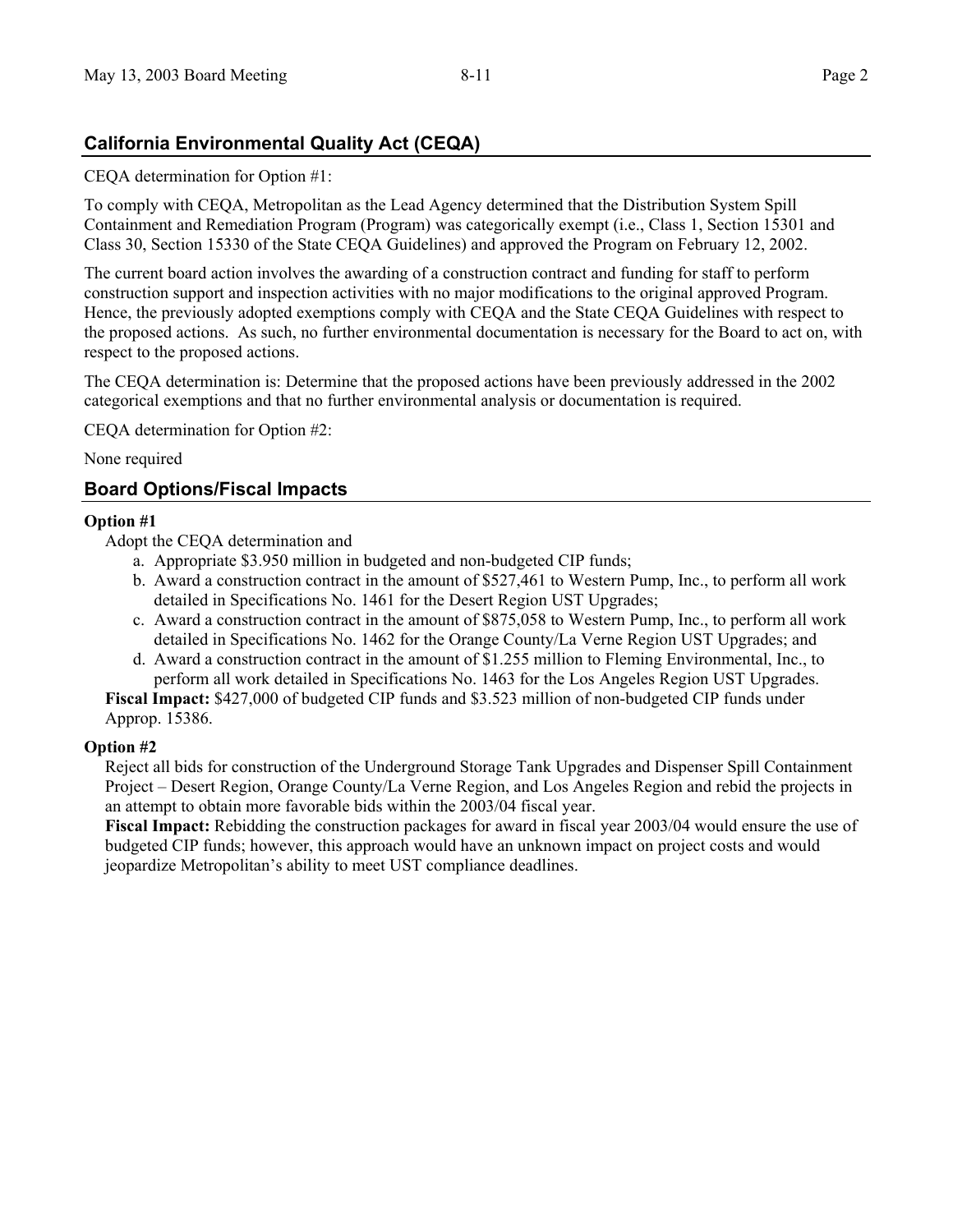# **Staff Recommendation**

Option #1

4/25/2003 *Roy L. Wolfe Manager, Corporate Resources Date*

 $\boldsymbol{\mathcal{X}}$ 4/28/2003 ິ *Date* **Ronald R. Gas** 

*Chief Executive Officer* 

**Attachment 1 – Detailed Report** 

- **Attachment 2 Financial Statement for Distribution System Dispenser Spill Containment and Remediation Program**
- **Attachment 3 Abstract of Bids for Specifications No. 1461**
- **Attachment 4 Abstract of Bids for Specifications No. 1462**
- **Attachment 5 Abstract of Bids for Specifications No. 1463**

BLA #1923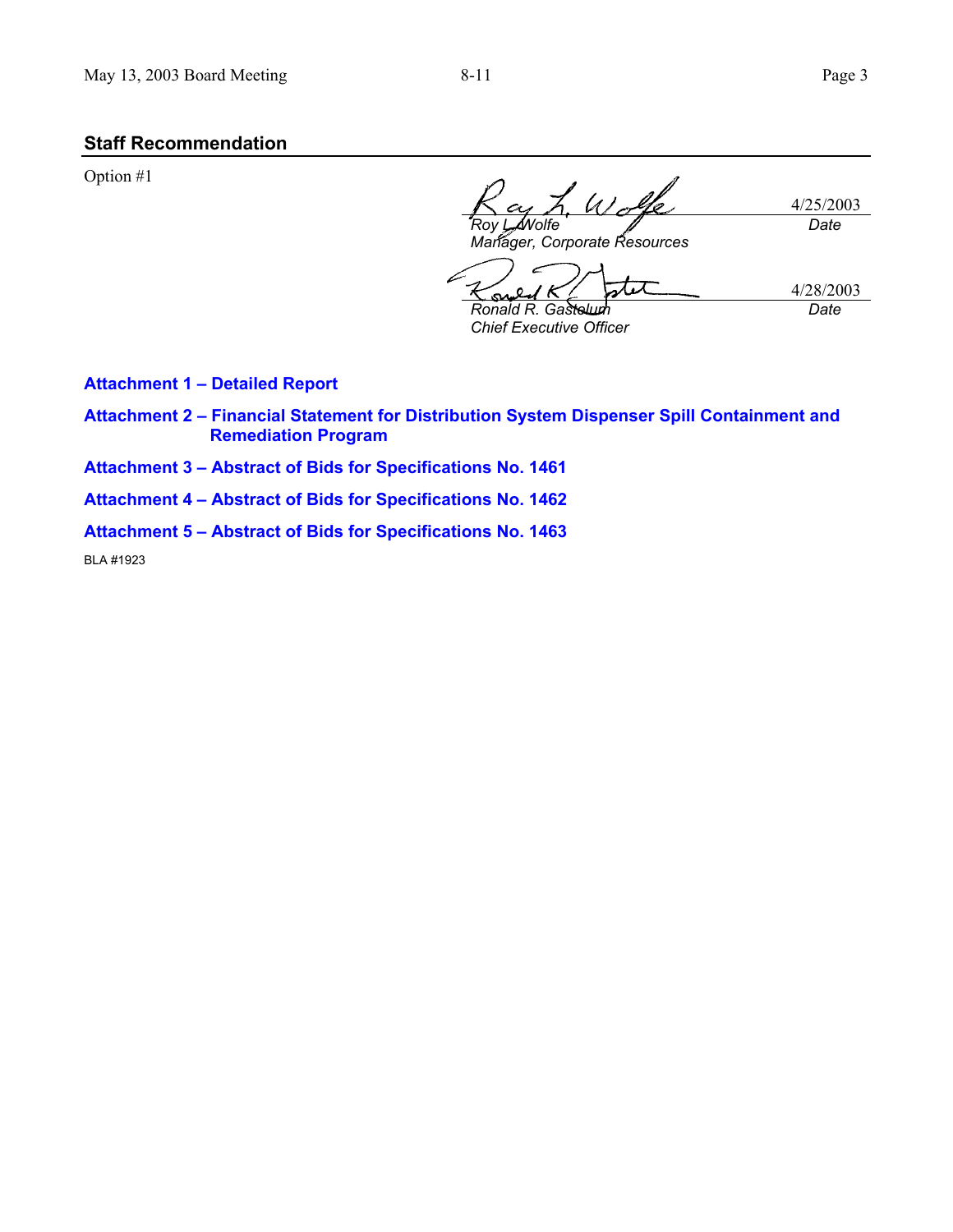# **Detailed Report**

## *Purpose/Background*

Metropolitan currently owns and operates 70 underground storage tanks (USTs) that are located throughout the conveyance and distribution system. These tanks are used to store gasoline, diesel fuel, waste oil, and chemical waste at Metropolitan's treatment plants, power plants, desert facilities, and other locations. Thirty-two of the USTs used for gasoline or diesel also have fuel dispensers. The UST sizes range from 500 to 15,000 gallons. With one exception, all existing USTs are double-walled steel tanks equipped with cathodic protection, containment sumps, and leak detection monitoring systems. Most of the existing USTs were installed between 1989 and 1991 to replace older USTs to comply with regulatory requirements at that time. The remaining USTs were subsequently installed as part of local facility upgrades. All USTs and fuel dispensers were designed, constructed, and installed in accordance with the applicable codes and regulations at the time of installation.

An amendment to California's UST regulations was enacted in May 2001 that requires under-dispenser containment to be installed at all fueling facilities by December 31, 2003. Under-dispenser containment consists of a sump to collect fuel leaks from the dispenser and a leak detection system to automatically shut off the dispenser in the event that a leak is detected. Also, recent state and local regulatory changes have been adopted that require additional testing of the USTs and fuel dispensing systems (including containment sumps, piping and the interstitial space between the primary and secondary containment tank) over the next four years. In addition, the California Air Resources Board now requires that all gasoline USTs be equipped with a dual-point vapor recovery system equipped with rotatable fittings by April 1, 2005. Installations that fail to pass the containment tests or are otherwise not in compliance with the new regulations are subject to closure. All of these new rules and regulations apply to Metropolitan's existing USTs.

## *Underground Storage Tank Evaluation Team*

The advent of these regulatory changes prompted the creation of Metropolitan's UST Evaluation Team. The purpose of the team was to survey and evaluate all of Metropolitan's existing USTs based on current and potential future regulatory requirements. The results of the survey showed that some of the UST secondary containment systems installed prior to 1991 have experienced intrusion of rainwater, while others have experienced observable deterioration, indicating the need for repairs/upgrades. In addition, the team conducted a benefit/cost analysis to determine if it would be more cost-effective to replace the USTs with aboveground storage tanks, perform the necessary upgrades and repairs on the existing USTs, or remove specific USTs from service entirely. The report, completed in May 2001, recommended that Metropolitan proceed with a variety of approaches at the various sites under a comprehensive fuel dispenser and containment program.

# *Project Description and Implementation*

The scope of this program includes: (1) replacing containment sumps and lids, product piping, and spill buckets at 19 emergency generator and waste oil UST installations; (2) replacing containment sumps and lids, product piping, and spill buckets and installing under-dispenser containment and dual point vapor recovery with rotatable fittings at 32 UST/fuel dispenser installations; (3) replacing 11 emergency generator USTs and five waste oil USTs with above-ground storage tanks (ASTs), replacing one temporary emergency generator AST with a permanent AST; (4) installing new leak detection and monitoring systems that will be integrated with Metropolitan's Supervisory Control and Data Acquisition control system; (5) removing five USTs from service; and (6) remediating contaminated soils, if necessary.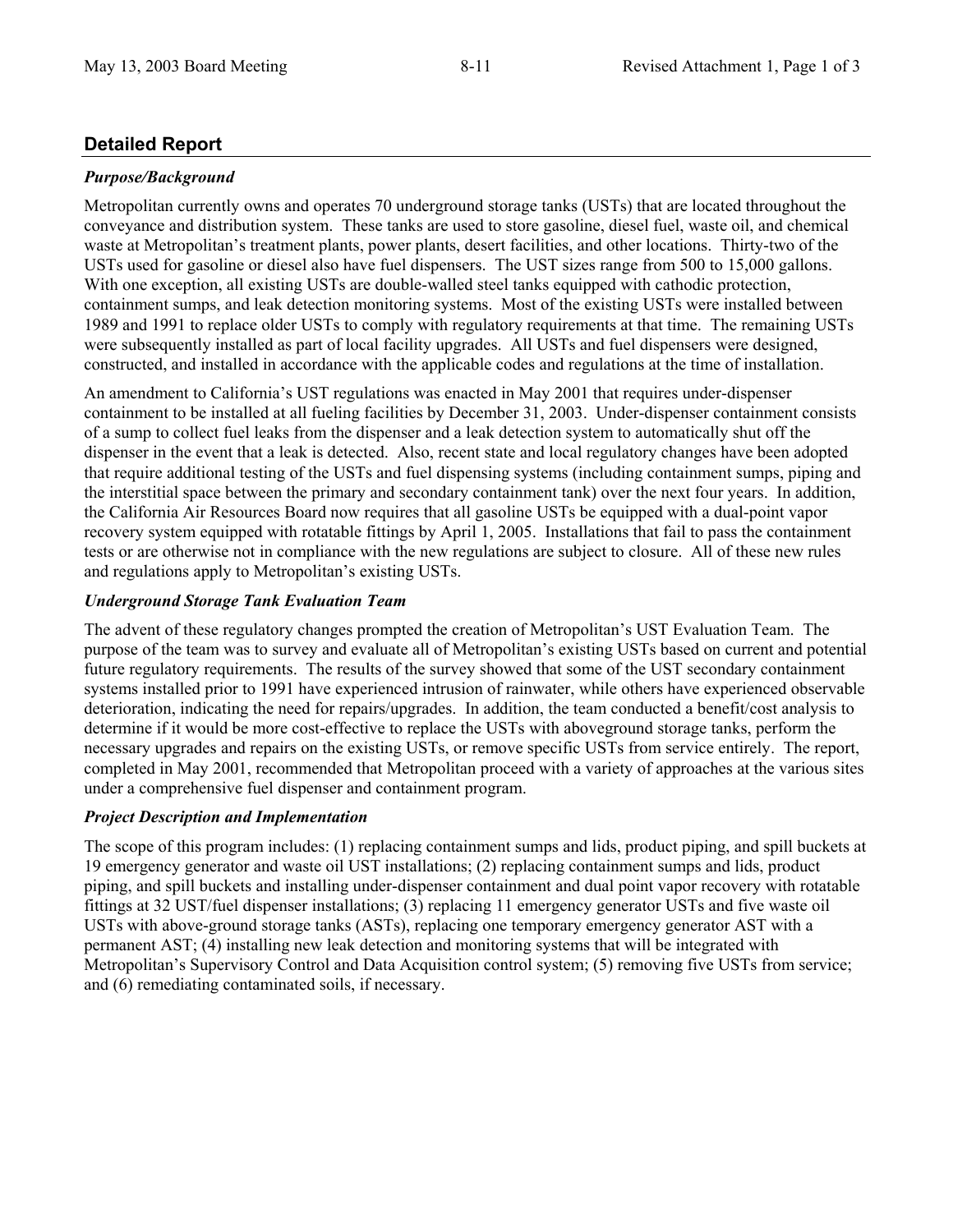In February 2002, the Board appropriated \$660,000 and authorized the Chief Executive Officer to have the following work performed for the Distribution System Dispenser Spill Containment and Remediation Program:

- 1. Perform all design work and award a competitively bid contract for the UST repairs and upgrades at the Skinner plant.
- 2. Perform all work in advance of award of competitively bid contracts for the remaining UST repairs and upgrades at four regions within Metropolitan's system.

The construction contract for the Skinner plant was completed in January 2003. To facilitate overall program management and to provide increased opportunities for Small Business Enterprise (SBE) participation, the remaining UST work has been separated into four regions: (1) Riverside Region, (2) Desert Region, (3) Orange County/ La Verne Region, and (4) Los Angeles Region. Four separate construction contracts will be awarded to complete this work.

In February 2003, the Board appropriated \$1.935 million and awarded a construction contract to Western Pump, Inc., to complete the Riverside Region UST Upgrades. It is anticipated that work under the Riverside Region construction contract will be completed before the end of November 2003.

Metropolitan staff and the design consultant, Montgomery Watson Harza, have completed all work in advance of awarding competitively bid contracts for the Desert Region, Orange County/La Verne Region, and Los Angeles Region. Metropolitan staff is seeking permit approvals for the UST upgrade work from the local regulatory agencies.

The four facilities to be addressed in the Desert Region construction contract are the Julian Hinds Pumping Plant, Eagle Mountain Pumping Plant, Iron Mountain Pumping Plant, and Gene Pumping Plant. The six facilities to be addressed in the Orange County/La Verne Region construction contract are the Coyote Creek Power Plant, Valley View Power Plant, Robert B. Diemer Filtration Plant, Orange County Reservoir, F. E. Weymouth Filtration Plant, and Live Oak Reservoir. The ten facilities to be addressed in the Los Angeles Region construction contract are the Sepulveda Canyon Power Plant, Venice Power Plant, Rio Hondo Power Plant, Palos Verdes Reservoir, Garvey Reservoir, Soto Street Facility, Eagle Rock Control Center, Metropolitan's headquarters at Union Station, Sunset Garage, and Joseph Jensen Filtration Plant.

Approval of the recommended action will appropriate additional funds and award construction contracts for the UST upgrade and dispenser spill containment work in the three remaining regions. Metropolitan forces will conduct overall program and construction management.

# *Cost Estimate*

The total program estimate has been revised to account for unanticipated costs that have now been identified based on experience with the Skinner and Riverside Region construction contracts. The total requested funding for the current action is \$3.950 million. Of this amount, \$427,000 is included in the fiscal year 2002/03 CIP budget. The remaining \$3.523 million is proposed for the fiscal year 2003/04 budget when the majority of the requested funding will be expended. Staff is requesting non-budgeted funds now so that the construction contracts can be awarded earlier to provide additional construction time to ensure that the program will be completed before the regulatory compliance deadline of December 31, 2003.

Construction inspection and support for this program will be performed by Metropolitan staff. The construction management as a percentage of the total construction cost is approximately 14 percent. This program requires significant construction management because the work sites are spread over a wide geographical area where work will be underway simultaneously.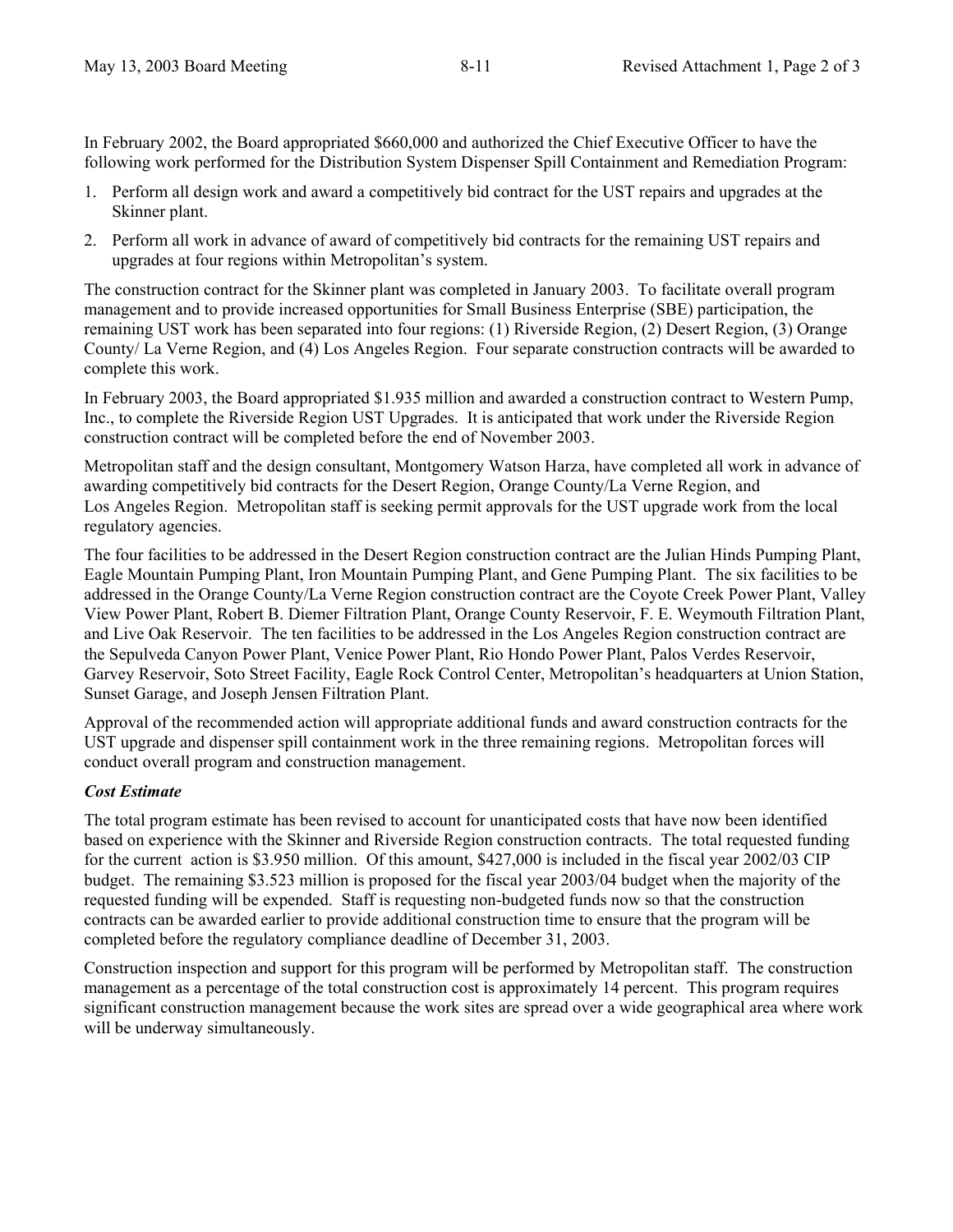## *Bid Results and Business Outreach*

As shown in Attachment 3, a total of four bids were received and opened under Specifications No. 1461 for upgrading the USTs and providing dispenser spill containment for the Desert Region. The low bid from Western Pump, Inc., in the amount of \$527,461, complies with the requirements of the specifications and is \$160,194 less than the second low bid. The engineer's estimate was \$650,200. For this project, Metropolitan requires SBE participation of at least 25 percent of the total construction bid. Western Pump, Inc., is an SBE firm, thereby achieving 100 percent participation for the project.

As shown in Attachment 4, a total of three bids were received and opened under Specifications No. 1462 for upgrading the USTs and providing dispenser spill containment for the Orange County/La Verne Region. The low bid from Western Pump, Inc., in the amount of \$875,058, complies with the requirements of the specifications and is \$41,452 less than the second low bid. The engineer's estimate was \$948,750. For this project, Metropolitan requires SBE participation of at least 25 percent of the total construction bid. Western Pump, Inc., is an SBE firm, thereby achieving 100 percent participation for the project.

As shown in Attachment 5, a total of two bids were received and opened under Specifications No. 1463 for upgrading the USTs and providing dispenser spill containment for the Los Angeles Region. The low bid was withdrawn by the contractor after clerical errors were found in the bid. The second low bid from Fleming Environmental, Inc., in the amount of \$1.251 1.255 million, complies with the requirements of the specifications and was determined to be responsive. The engineer's estimate was \$1.312 million. For this project, Metropolitan requires SBE participation of at least 25 percent of the total construction bid. Fleming Environmental, Inc., is an SBE firm, thereby achieving 100 percent participation for the project.

### *Actions and Milestones*

June 2003 – Issue Notice to Proceed to contractors

November 2003 – Completion of construction for Riverside Region

December 2003 – Completion of construction for three remaining regions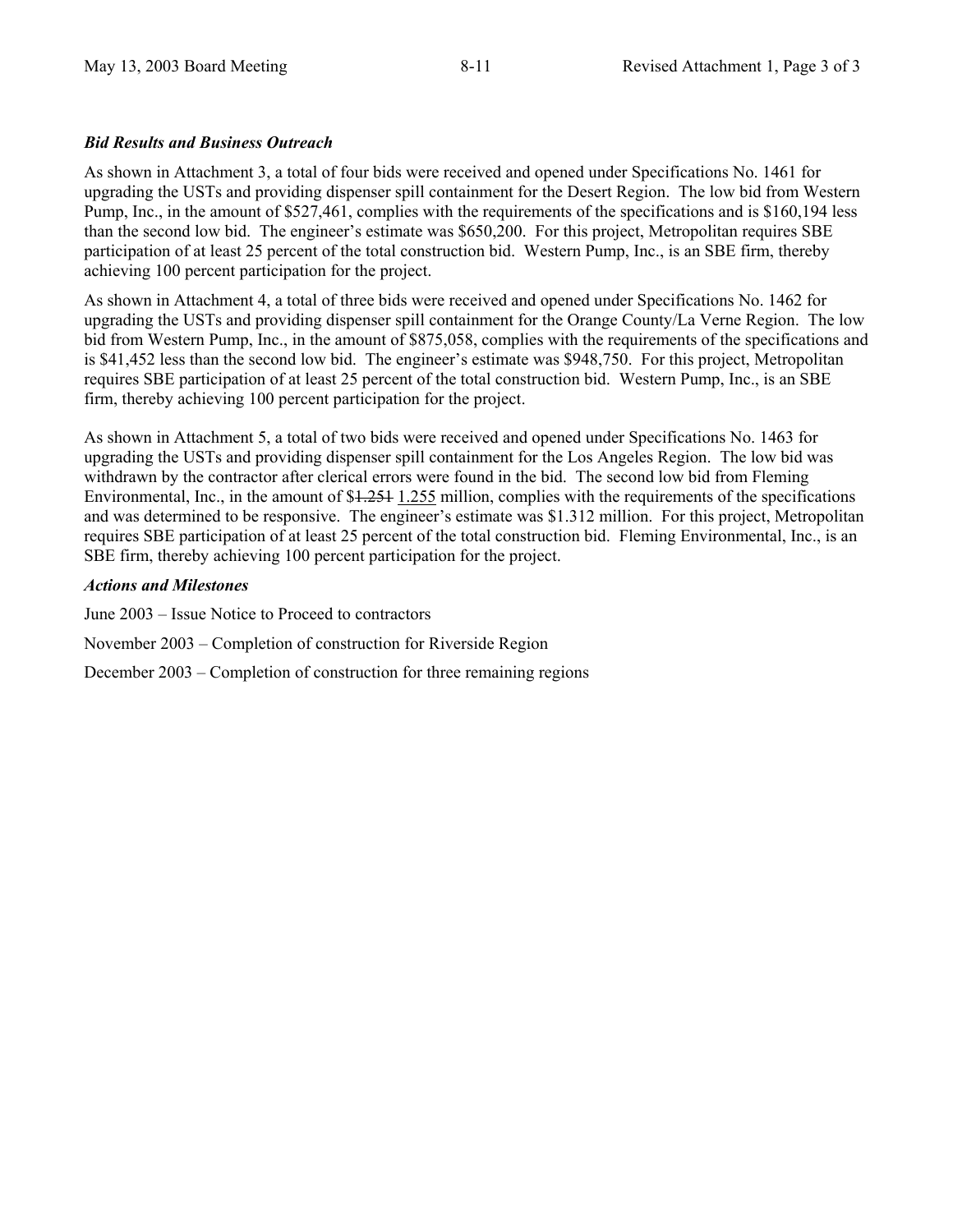### **Financial Statement for Distribution System Dispenser Spill Containment and Remediation Program**

A breakdown of Board Action No. 3 for Approp. No. 15386 for all costs for the UST upgrades and dispenser spill containment project is as follows:

|                                                                              | <b>Previous</b><br><b>Board Action</b><br>No. 2<br>(Feb. 2003) | <b>Current</b><br><b>Board Action</b><br>No.3<br>(May 2003) | <b>New Total</b><br>Appropriated<br><b>Amount</b> |
|------------------------------------------------------------------------------|----------------------------------------------------------------|-------------------------------------------------------------|---------------------------------------------------|
| Labor                                                                        |                                                                |                                                             |                                                   |
| Studies and Investigations                                                   | \$<br>60,000                                                   | \$<br>$\boldsymbol{0}$                                      | \$<br>60,000                                      |
| Design and Specifications                                                    | 100,000                                                        | 0                                                           | 100,000                                           |
| <b>Owner Costs (Program</b><br>Management and Control System<br>Integration) | 180,000                                                        | 200,000                                                     | 380,000                                           |
| Construction Inspection and<br>Support                                       | 250,000                                                        | 375,000                                                     | 625,000                                           |
| Metropolitan Force Installation and<br>Construction                          | 25,000                                                         | 75,000                                                      | 100,000                                           |
| Materials and Supplies                                                       | 45,000                                                         | 60,000                                                      | 105,000                                           |
| Incidental Expenses                                                          | 35,000                                                         | 30,000                                                      | 65,000                                            |
| Professional/Technical Services                                              | 220,000                                                        | $\boldsymbol{0}$                                            | 220,000                                           |
| <b>Equipment Use</b>                                                         | 15,000                                                         | 25,000                                                      | 40,000                                            |
| Contracts                                                                    | 1,364,828                                                      | 2,656,974                                                   | 4,021,802                                         |
| <b>Remaining Budget</b>                                                      | 300,172                                                        | 528,026                                                     | 828,198                                           |
| <b>Total</b>                                                                 | 2,595,000<br>\$                                                | \$3,950,000                                                 | \$6,545,000                                       |

# **Funding Request**

| <b>Program Name:</b>                        | Distribution System Dispenser Spill Containment and Remediation Program    |                                  |                  |
|---------------------------------------------|----------------------------------------------------------------------------|----------------------------------|------------------|
| <b>Source of Funds:</b>                     | Construction Funds (General Obligation, Revenue Bonds, Pay-As-You-Go Fund) |                                  |                  |
| <b>Appropriation No.:</b>                   | 15386                                                                      | <b>Board Action No.:</b>         | 3                |
| <b>Requested Amount:</b>                    | 3,950,000                                                                  | <b>Capital Program No.:</b>      | 15386-R          |
| <b>Total Appropriated</b><br><b>Amount:</b> | 6,545,000                                                                  | <b>Capital Program Page No.:</b> | $E-33$           |
| <b>Total Program Estimate*:</b>             | 6,545,000                                                                  | <b>Program Goal:</b>             | $R -$ Regulatory |

\* Total Program Estimate has been revised and will be reflected in the fiscal year 2003/04 Capital Budget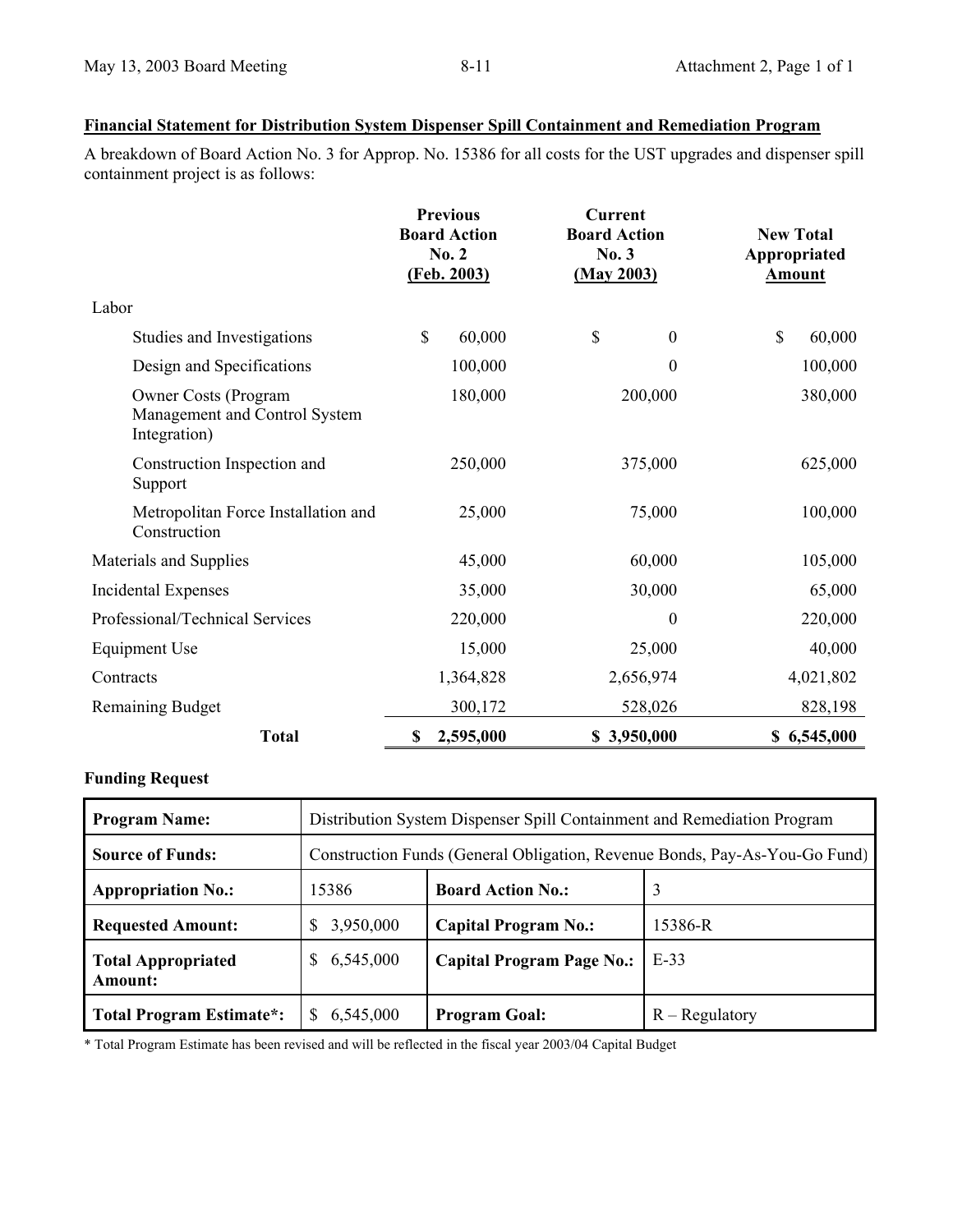# **The Metropolitan Water District of Southern California**

# **Abstract of Bids Received April 15, 2003, at 2:00 P.M.**

### **Specifications No. 1461**

## **Underground Storage Tank Upgrades and Dispenser Spill Containment**

### **Desert Region**

The work consists of providing tank upgrade packages on five existing underground storage tanks; removing and replacing six unleaded and two diesel fuel dispensers, and installing one new unleaded fuel dispenser; and furnishing and installing leak detection monitoring systems. The work includes all necessary site work and other appurtenant work, as detailed in Specifications No. 1461. The work encompasses several sites located in Riverside and San Bernardino Counties.

# **Engineer's Estimate: \$ 650,200**

| <b>Bidder and Location</b>                    | <b>Total</b> | <b>SBE \$</b> | SBE %   | Met SBR* |
|-----------------------------------------------|--------------|---------------|---------|----------|
| Western Pump, Inc.<br>San Diego, CA           | \$527,461    | \$527,461     | $100\%$ | Yes      |
| GeoCal, Inc.<br>San Bernardino, CA            | \$687,655    | N/A           | N/A     | N/A      |
| Fleming Environmental, Inc.<br>Buena Park, CA | \$756,125    | N/A           | N/A     | N/A      |
| MJK Construction, Inc.<br>Paramount, CA       | \$905,548    | N/A           | N/A     | N/A      |

\* SBE (Small Business Enterprise) Participation set at 25 percent N/A – Not applicable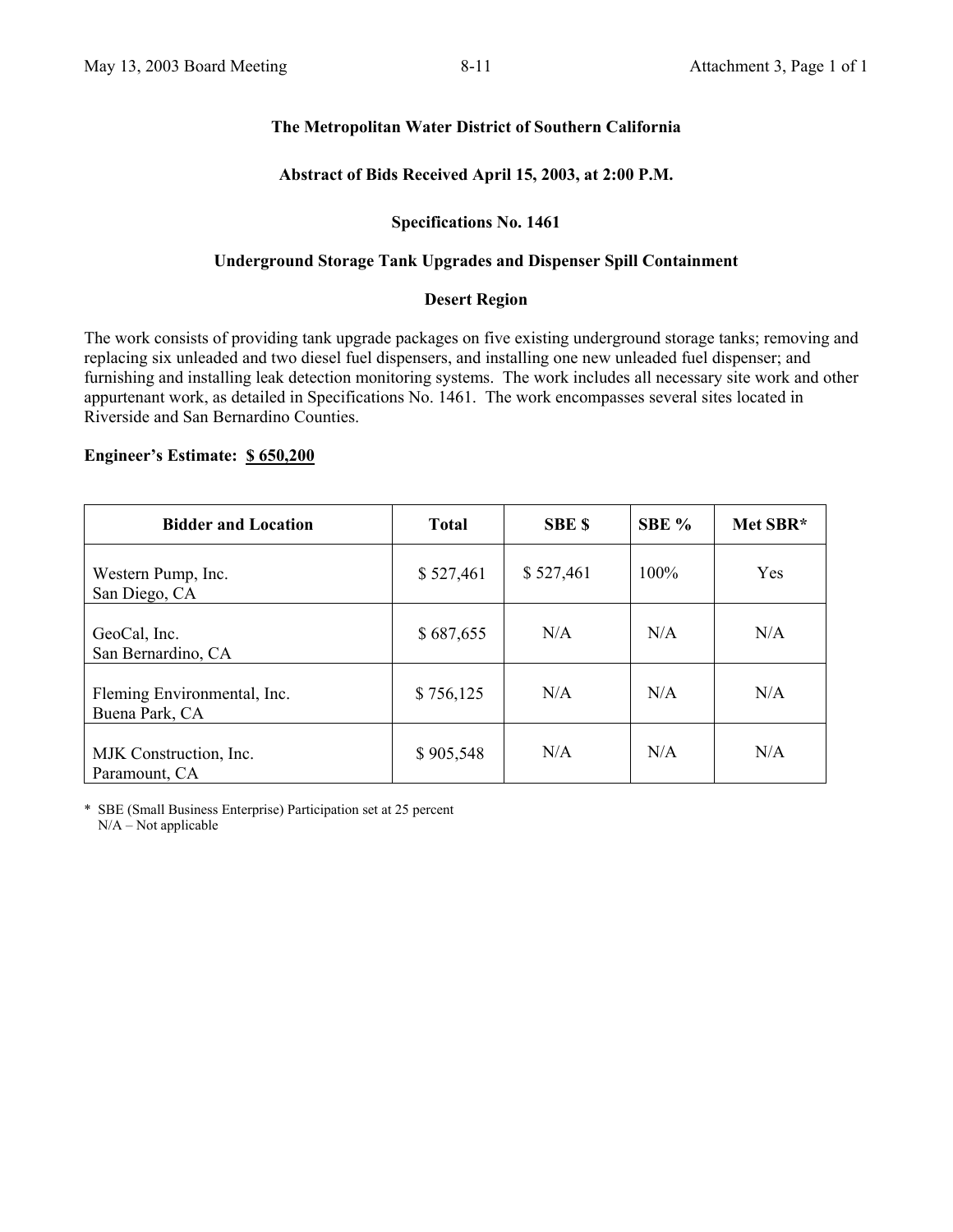# **The Metropolitan Water District of Southern California**

# **Abstract of Bids Received April 16, 2003, at 2:00 P.M.**

### **Specifications No. 1462**

### **Underground Storage Tank Upgrades and Dispenser Spill Containment**

### **Orange County/La Verne Region**

The work consists of providing tank upgrade packages on seven existing underground storage tanks (USTs); removing one waste oil and five diesel USTs; furnishing and installing one new aboveground storage tank (AST) for waste oil, two 55-gallon drums, including containment shed; furnishing and installing three new 500-gallon ASTs for diesel, including canopies, removing and replacing three unleaded and two diesel fuel dispensers; and furnishing and installing leak detection monitoring systems. The work includes all necessary site work and other appurtenant work, as detailed in Specifications No. 1462. The work encompasses several sites located in Orange and Los Angeles Counties.

### **Engineer's Estimate: \$ 948,750**

| <b>Bidder and Location</b>                    | <b>Total</b>  | <b>SBE \$</b> | SBE % | Met SBR* |
|-----------------------------------------------|---------------|---------------|-------|----------|
| Western Pump, Inc.<br>San Diego, CA           | \$<br>875,058 | \$ 875,058    | 100%  | Yes      |
| Fleming Environmental, Inc.<br>Buena Park, CA | 916,510<br>\$ | N/A           | N/A   | N/A      |
| GeoCal, Inc.<br>San Bernardino, CA            | \$1,169,632   | N/A           | N/A   | N/A      |

\* SBE (Small Business Enterprise) Participation set at 25 percent N/A – Not applicable